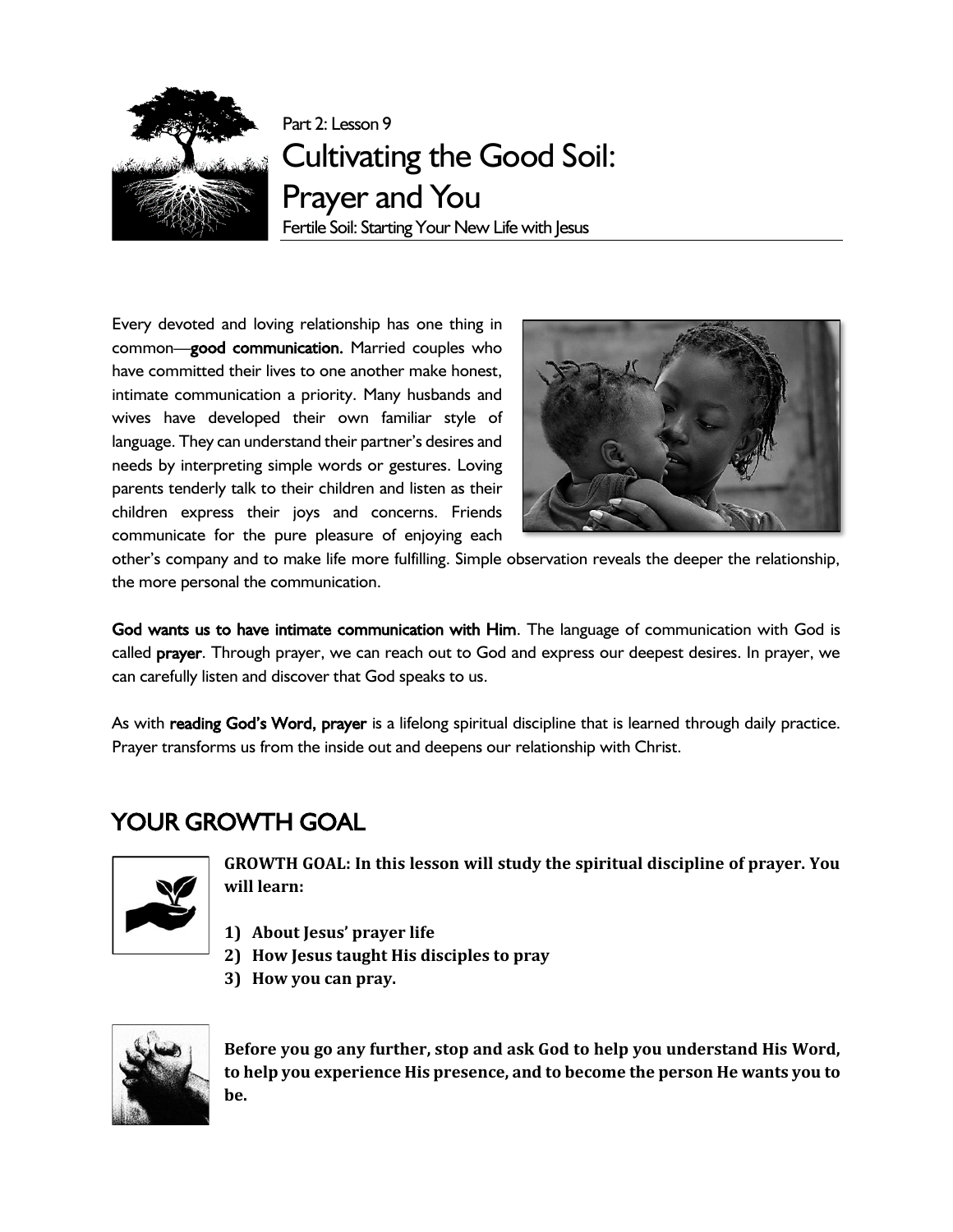## JESUS' PRAYER LIFE



The New Testament records several examples of Jesus' prayer life. Read the following Scriptures and make observations.

- ❖ *Very early in the morning, while it was still dark, Jesus got up, left the house and went off to a solitary place, where he prayed (Mark 1:35).*
- ❖ *One of those days Jesus went out to a mountainside to pray, and spent the night praying to God. (Luke 6:12).*
- ❖ *Immediately Jesus made the disciples get into the boat and go on ahead of him to the other side, while he dismissed the crowd. After he had dismissed them, he went up on a mountainside by himself to pray. Later that night, he was there alone (Matthew 14:22-23).*



❖ *Jesus often withdrew to lonely places and prayed (Luke 5:16).*

When were the times that Jesus prayed?

Where were the places that Jesus prayed?

Why do you think Jesus went to quiet places?

Jesus prayed constantly. His times of prayer were not limited to a time of day or special location. He prayed whenever and wherever He needed to. It was essential. He prayed at all the important moments in His life and ministry. Before He started His ministry, He went into the desert for forty days of prayer and fasting. Jesus' most dramatic prayer is recorded just before He was arrested, tortured, and crucified on the cross. He knew that He had only a few hours to live.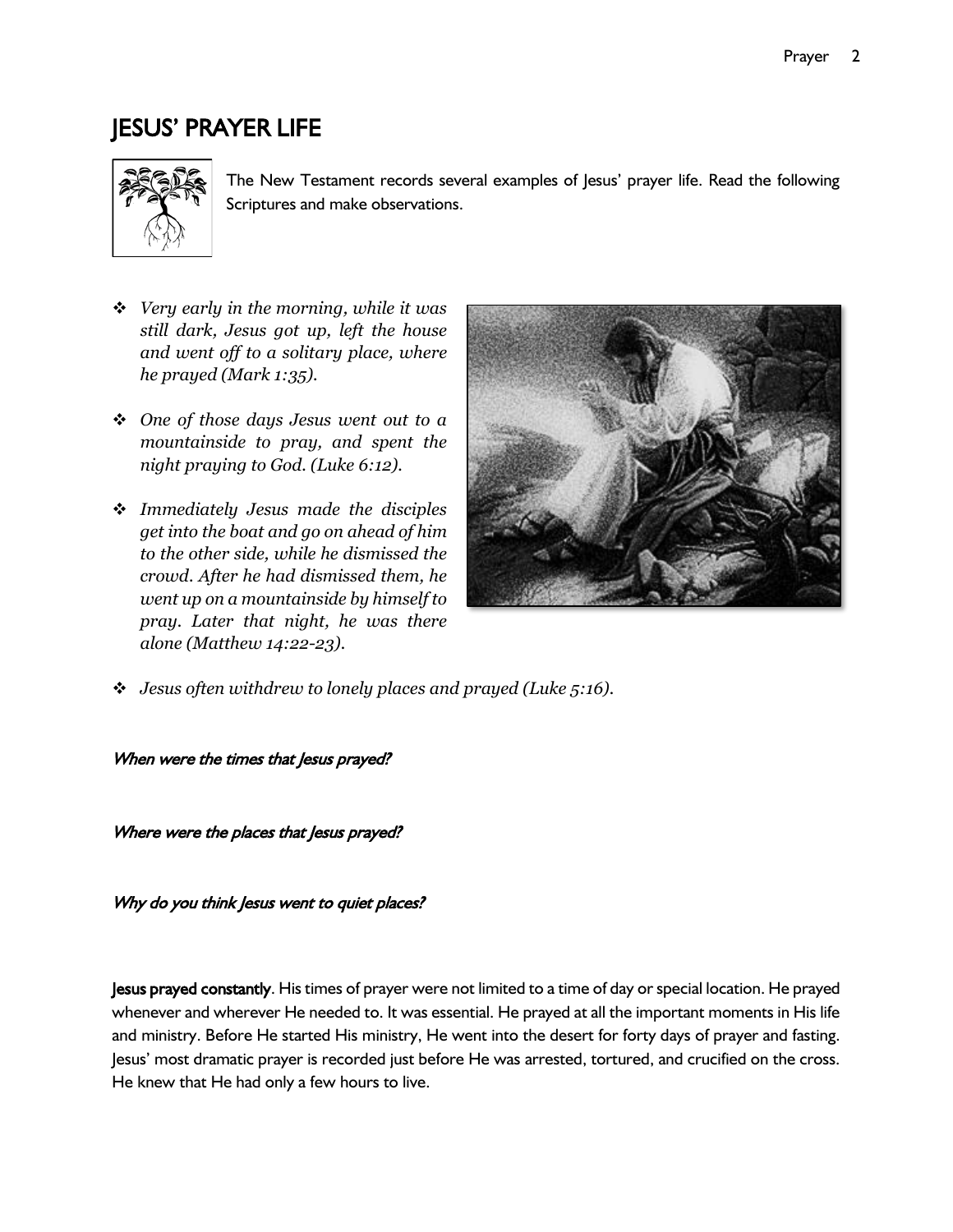

*They went to a place called Gethsemane, and Jesus said to his disciples, "Sit here while I pray." He took Peter, James and John along with him, and he began to be deeply distressed and troubled. "My soul is overwhelmed with sorrow to the point of death," he said to them. "Stay here and keep watch."*

*Going a little farther, he fell to the ground and prayed that if possible the hour might pass from him. "Abba, Father," he said, "everything is possible for you. Take this cup from me. Yet not what I will, but what you will."*

*Then he returned to his disciples and found them sleeping. "Simon," he said to Peter, "are you asleep? Couldn't you keep watch for one hour? Watch and pray so that you will not fall into temptation. The spirit is willing, but the flesh is weak."*

*Once more he went away and prayed the same thing. When he came back, he again found them sleeping, because their eyes were heavy. They did not know what to say to him.*

*Returning the third time, he said to them, "Are you still sleeping and resting? Enough! The hour has come. Look, the Son of Man is delivered into the hands of sinners. Rise! Let us go! Here comes my betrayer!" (Mark 14:32-41).*

#### What were the various emotions that Jesus was experiencing?

What did Jesus ask in His prayer?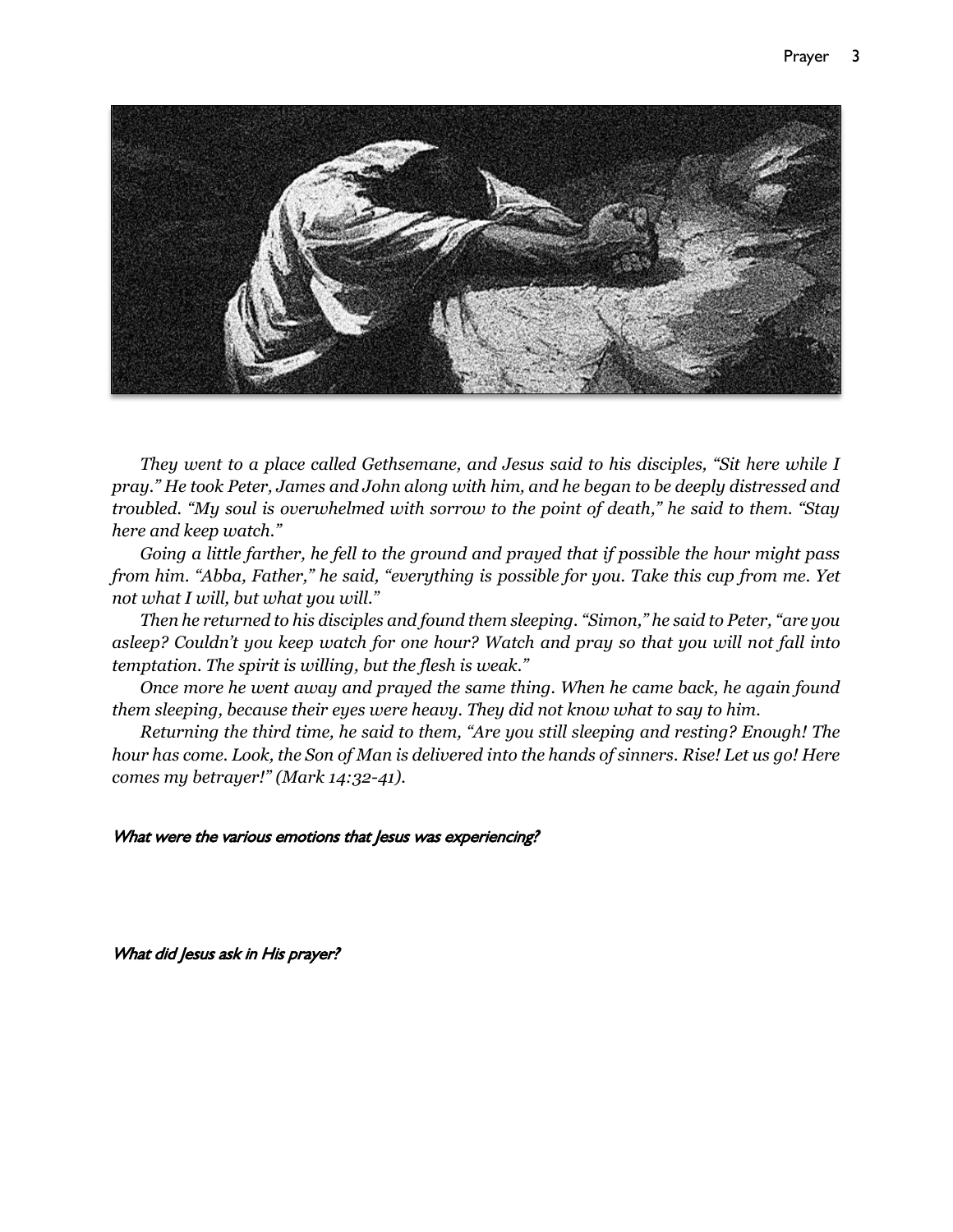## DIGGING DEEPER: JESUS TEACHES US HOW TO PRAY



Jesus' disciples watched Him pray. They saw its importance in His life and ministry. They wanted to learn to pray like Him. *"One day Jesus was praying in a certain place. When he finished, one of his disciples said to him, 'Lord, teach us to pray, just as John taught his disciples"' (Luke 11:1).* In response to this request, Jesus provided a model for prayer, sometimes called the Lord's Prayer.

*This, then, is how you should pray:*

*Our Father in heaven, hallowed be your name, your kingdom come, your will be done, on earth as it is in heaven. Give us today our daily bread. And forgive us our debts, as we also have forgiven our debtors. And lead us not into temptation, but deliver us from the evil one (Matthew 6:9-13).*

There are different expressions in the Lord's Prayer. How does this prayer:

- Praise God? \_\_\_\_\_\_\_\_\_\_\_\_\_\_\_\_\_\_\_\_\_\_\_\_\_\_\_\_\_\_\_\_\_\_\_\_\_\_\_\_\_\_\_\_\_\_\_\_\_\_\_\_
- Submit to God? \_\_\_\_\_\_\_\_\_\_\_\_\_\_\_\_\_\_\_\_\_\_\_\_\_\_\_\_\_\_\_\_\_\_\_\_\_\_\_\_\_\_\_\_\_\_\_\_\_
- $\bullet$  Confess to God?  $\bullet$  Confess to God?
- $\bullet$  Ask God?

There are two parts to the Lord's Prayer. First, it begins with God. It acknowledges that He is God, and we are not. When we recognize the supremacy of God, we submit our lives to Him.

Jesus begins with *"Our Father in heaven."*

If God is our Father, what does that say about your relationship with God?

Knowing that God is your Father, and you are His child, how does that help you when you pray?

Then Jesus prayed, *"hallowed be your name."* "Hallowed" means "holy." It means that God is different from us in His character. This is an expression of worship and praise.

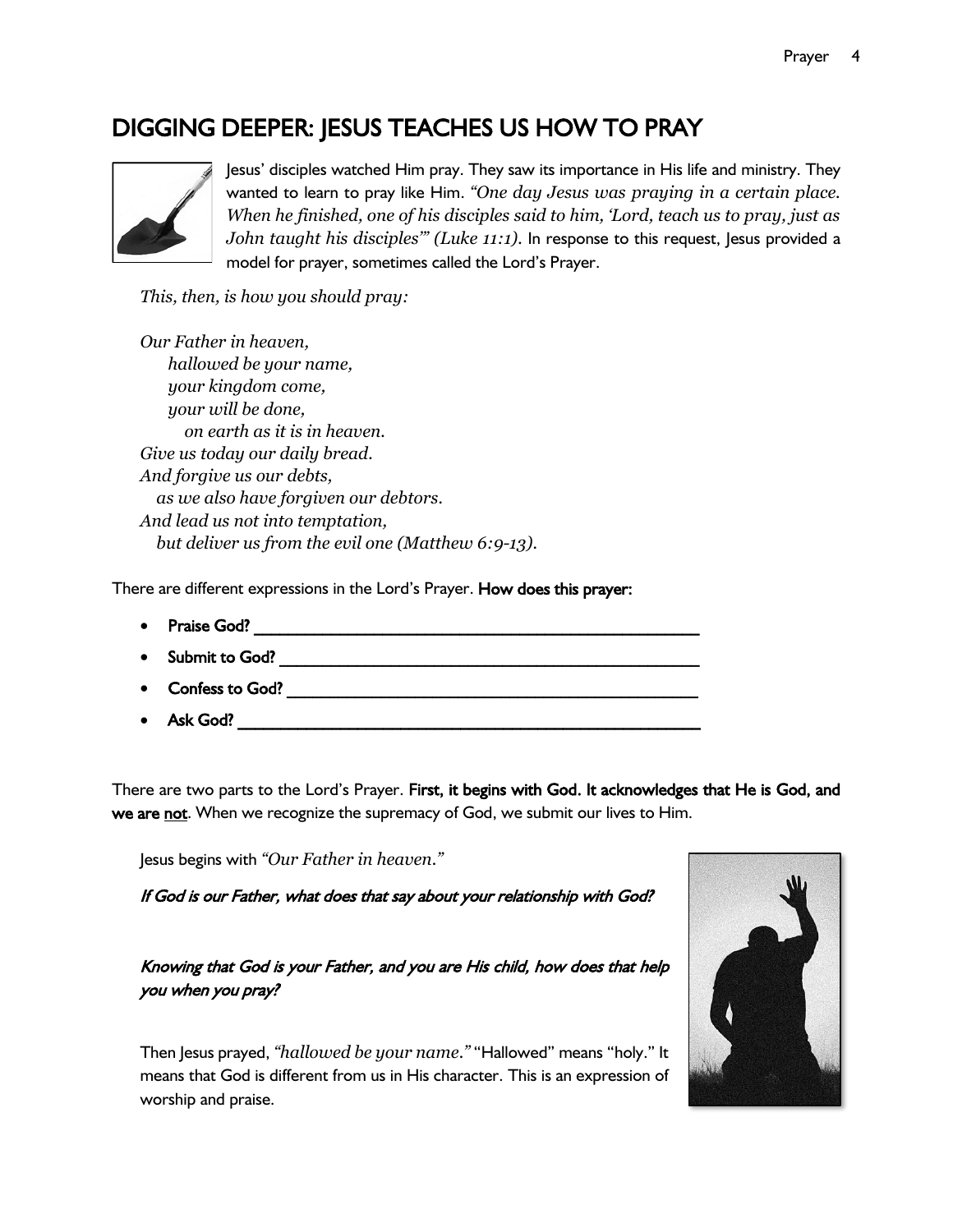Next, Jesus teaches us to pray, "*your kingdom come, your will be done, on earth as it is in heaven."*

What do these three expressions mean?

What do they teach you about your relationship with God?

In your prayers, what kind of attitude do you need to have when approaching God?

In the second part of the Lord's Prayer, Jesus expresses three personal concerns. These are called prayers of petition and intercession.

*Give us today our daily bread.*

What does this simple prayer mean to you?

If you know that God cares about your daily needs and that you can ask Him for your personal needs, what does that do for your confidence when you pray to God?

*And forgive us our debts, as we also have forgiven our debtors.*

Why is this important to pray?

How do prayer and forgiveness go together?

What does this prayer say about our relationships with others?

*And lead us not into temptation, but deliver us from the evil one.*

Besides our physical struggles, God is concerned about our spiritual struggles. What do these petitions tell us about life?

How can you ask God to help you when you pray?

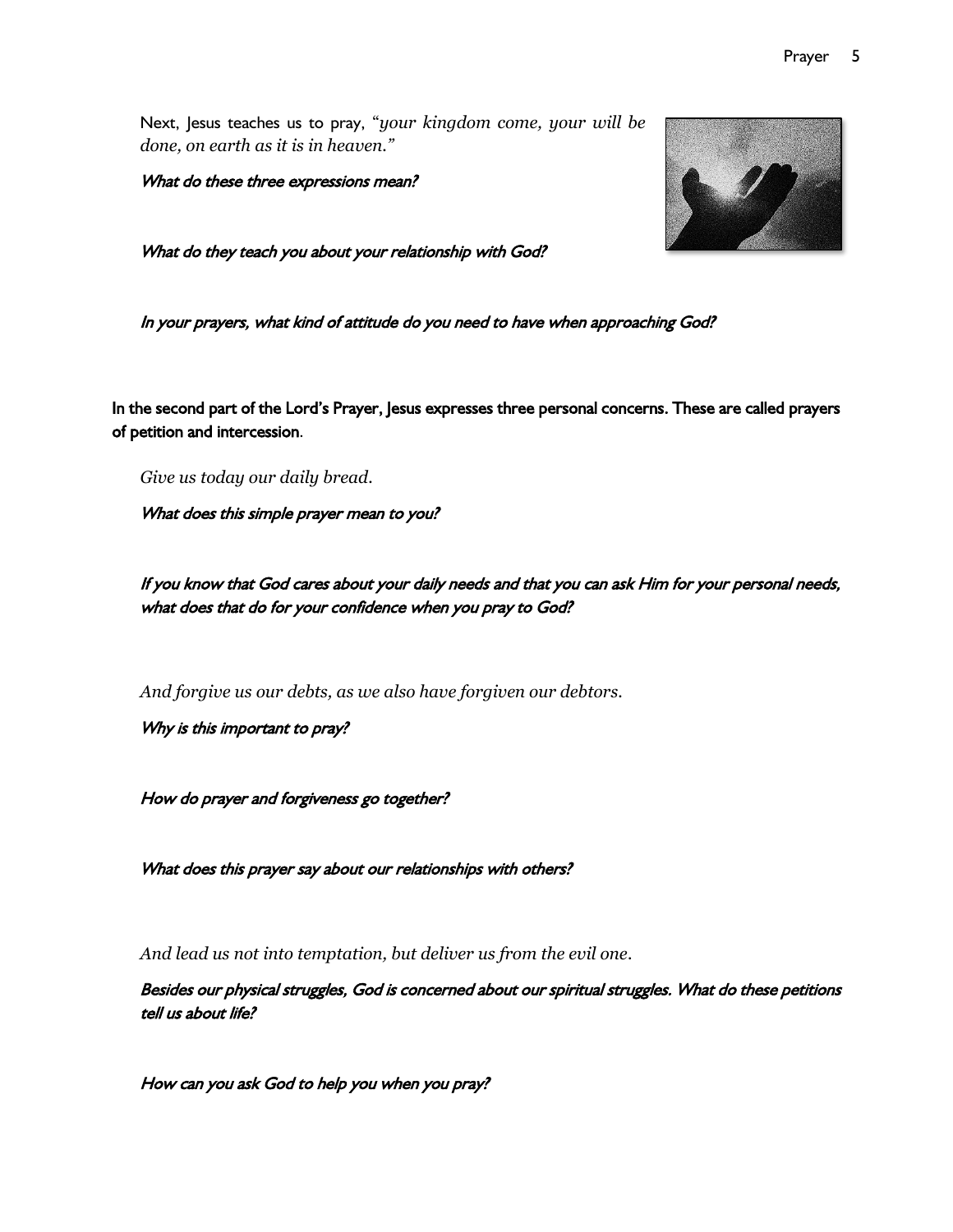## JESUS' INSTRUCTIONS ON PRAYER

Also, Jesus gave instructions on how to pray. Study these verses and apply them to your prayer life.

#### 1. PRAY IN PRIVATE AND WITH HONESTY

*"And when you pray, do not be like the hypocrites, for they love to pray standing in the synagogues and on the street corners to be seen by others. Truly I tell you, they have received their reward in full. But when you pray, go into your room, close the door and pray to your Father, who is unseen. Then your Father, who sees what is done in secret, will reward you. And when you pray, do not keep on babbling like pagans, for they think they will be heard because of their many words. Do not be like them, for your Father knows what you need before you ask him" (Matthew 6:5-8).*

What are the things that Jesus tells you to avoid when you pray?

If God knows what you need before you ask, how will that help you when you pray?

#### 2. PRAY WITH CONFIDENCE

*"Ask and it will be given to you; seek and you will find; knock and the door will be opened to you. For everyone who asks receives; the one who seeks finds; and to the one who knocks, the door will be opened.*

*"Which of you, if your son asks for bread, will give him a stone? Or if he asks for a fish, will give him a snake? If you, then, though you are evil, know how to give good gifts to your children, how much more will your Father in heaven give good gifts to those who ask him!" (Matthew 7:7-11).*

What does God promise when you pray?

What does Jesus mean when He says that God will not give you a stone when you ask for bread?

What does Jesus mean when He says that God will not give you a snake when you ask for a fish?

How does this help your confidence when you pray?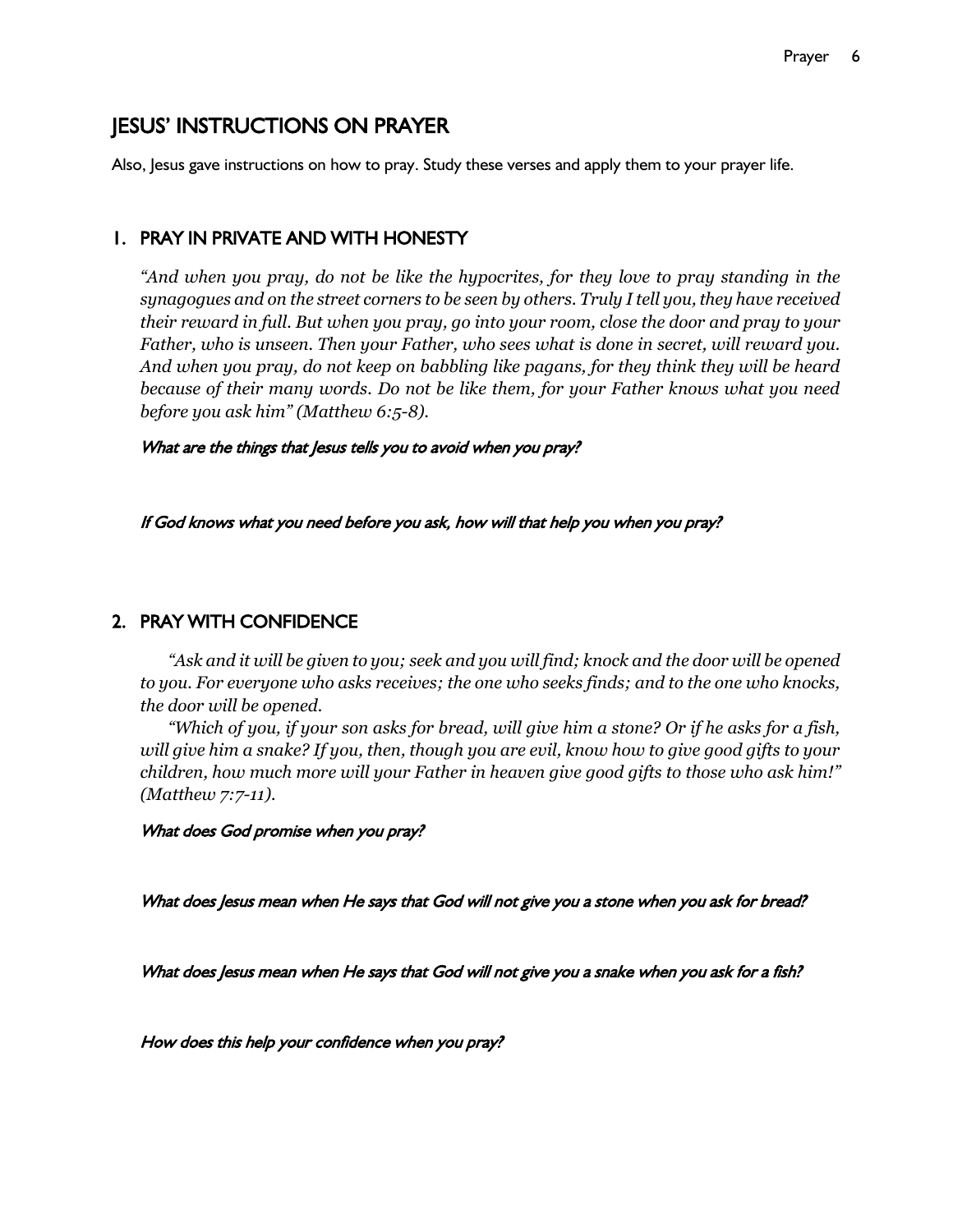#### 3. PRAY CONTINUALLY

*Then Jesus said to them, "Suppose you have a friend, and you go to him at midnight and say, 'Friend, lend me three loaves of bread; a friend of mine on a journey has come to me, and I have no food to offer him.' And suppose the one inside answers, 'Don't bother me. The door is already locked, and my children and I are in bed. I can't get up and give you anything.' I tell you, even though he will not get up and give you the bread because of friendship, yet because of your shameless audacity he will surely get up and give you as much as you need" (Luke 11:5-8).*

What does this story teach you about prayer?

#### 4. PRAY WITH HUMILITY

*To some who were confident of their own righteousness and looked down on everyone else, Jesus told this parable: "Two men went up to the temple to pray, one a Pharisee and the other a tax collector. The Pharisee stood by himself and prayed: 'God, I thank you that I am not like other people—robbers, evildoers, adulterers—or even like this tax collector. I fast twice a week and give a tenth of all I get.'*

*"But the tax collector stood at a distance. He would not even look up to heaven, but beat his breast and said, 'God, have mercy on me, a sinner.'*

*"I tell you that this man, rather than the other, went home justified before God. For all those who exalt themselves will be humbled, and those who humble themselves will be exalted." (Luke 18:9-14).*

How would you describe the difference between the two men who prayed?

Have you ever felt like the second man who prayed and found it difficult to express in words what you want to say?

Why was the second man justified before God?

#### 5. PRAY WITH FAITH

*"Truly I tell you, if anyone says to this mountain, 'Go, throw yourself into the sea,' and does not doubt in their heart but believes that what they say will happen, it will be done for them. Therefore I tell you, whatever you ask for in prayer, believe that you have received it, and it will be yours. And when you stand praying, if you hold anything against anyone, forgive them, so that your Father in heaven may forgive you your sins" (Mark 11:23-25).*

#### What are the conditions for effective prayer?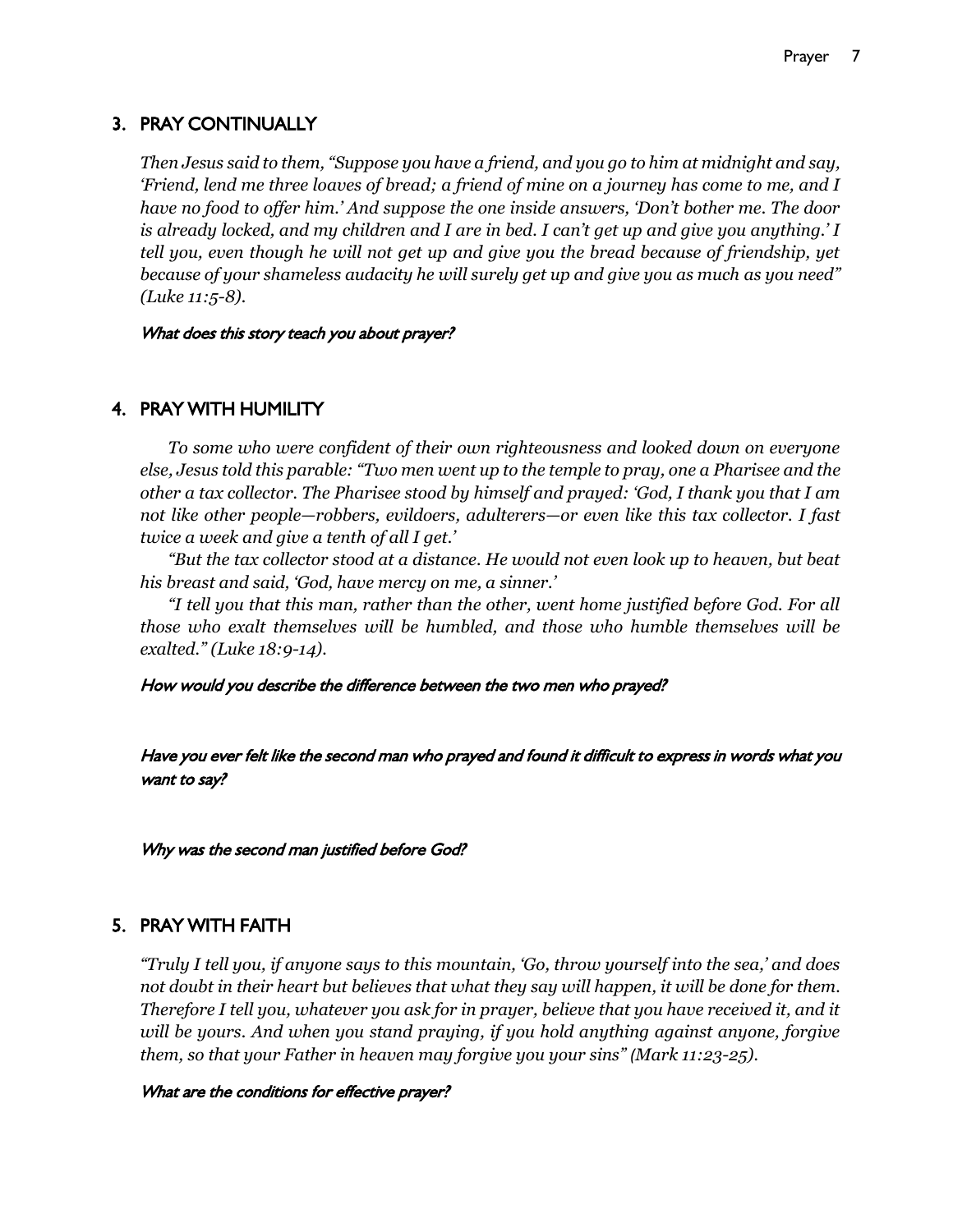# GROWING INWARD: LEARNING TO PRAY



# Prayer is the expression of your heart longing for God's love, and God knows your heart.

Prayer is life-changing. Prayer is how you connect with our Heavenly Father. Nothing draws you closer to the heart of God and nothing releases His power in your life more than living a life of prayer.

Prayer is a great gift from God because it reminds you that He is always present and that

He always loves you. You can approach God with confidence because He promises to listen and to answer your prayers.

Again, beginning a new habit takes patience and practice. These are some practical suggestions to help you pray.

#### 1. PREPARING TO PRAY

- ❖ Prepare to Meet with God- as you prepare to pray, start with the awareness that you are meeting with God. You are in God's presence, and He will listen to you. You have an audience with our heavenly Father.
- ❖ Find a Place- remember, Jesus withdrew to solitary, lonely places to be alone for prayer. He wanted nothing to distract Him from intimacy with His heavenly Father. Go to a place where you can create the greatest focus and intimacy with God. A quiet place will help to quiet your heart and mind.
- ❖ Make Time- Jesus prayed morning and night and whenever He needed to. You can set aside a special time for prayer to help you form a habit, but you are not limited to any one time.

### 2. PRAY THE PRAYER JESUS TAUGHT US



**Slowly pray the Lord's Prayer. Think about what the words mean in your relationship with God, your life, and your relationship with others.** 

*Our Father in heaven, hallowed be your name, your kingdom come, your will be done, on earth as it is in heaven. Give us today our daily bread. And forgive us our debts, as we also have forgiven our debtors.*